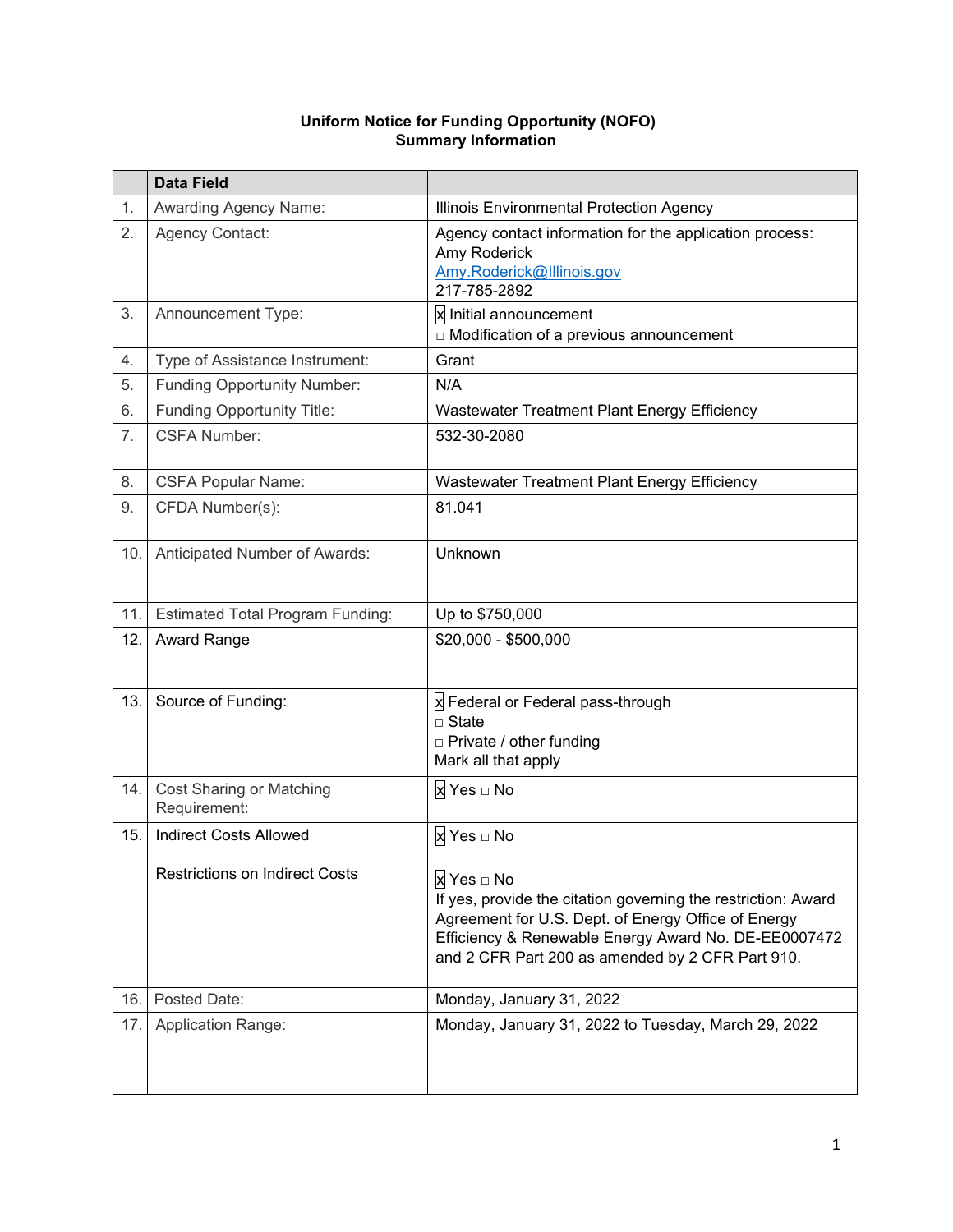| 18. | <b>Technical Assistance Session:</b> | Session Offered: □ Yes x No                                                                                                                    |
|-----|--------------------------------------|------------------------------------------------------------------------------------------------------------------------------------------------|
|     |                                      | Session Mandatory: □ Yes x No                                                                                                                  |
|     |                                      | See Section G, below.<br>Any questions about this NOFO should be directed to:<br>Amy Roderick at Amy.Roderick@Illinois.gov or 217-785-<br>2892 |

## **NOFO Supplemental (Agency-specific Content for the NOFO)**

## **A. Program Description**

**Program Background Information and Objectives:** This Notice of Funding Opportunity (NOFO) announces the availability of funds from the U.S. Department of Energy (DOE) State Energy Program (SEP), administered by the Illinois Environmental Protection Agency (Illinois EPA or Agency) Office of Energy. The U.S. DOE SEP provides funding and technical assistance to advance state-led energy initiatives and maximize the benefits of decreasing energy waste, per 10 CFR 420. The Illinois EPA Office of Energy is responsible for establishing projects eligible for funding and an application process with determined criteria for this grant program.

Illinois EPA Office of Energy intends to fund the implementation of energy efficiency projects at publiclyowned wastewater treatment plants (WWTP). Eligible energy efficiency measures identified in the projects must have been identified in an energy efficiency assessment. Projects will be scored and selected based on project cost effectiveness as determined by proposed energy savings (kWh) per dollar invested and energy cost impact. Additional points will be added to any application that includes a project serving an Illinois EPA Office of Environmental Justice Area of Concern AND for projects located in municipally-owned electric utilities or electric cooperatives. Energy burden (%) of the WWTP service area will be used to break a tie. Criteria are provided in detail below.

## **B. Funding Information**

This award is funded through the U.S. DOE SEP. The projects to be funded are:

Energy efficiency projects (minimum of \$20,000 and maximum \$500,000) at publicly-owned WWTPs located in the State of Illinois.

The number of awards will depend on the number of applications received and the level of funding requested. The Agency may offer partial awards if available funding remains but is less than the limits set forth in Section C. The performance period is anticipated to begin July 1, 2022 and grantees will be reimbursed for qualifying costs incurred after the execution of the grant agreement through December 29, 2023.

Eligible costs include equipment, labor, service, contractual, administrative, and indirect costs.

Applicants are required to submit a comprehensive narrative project plan that includes all aspects of the project(s). The plan should identify the following, at minimum: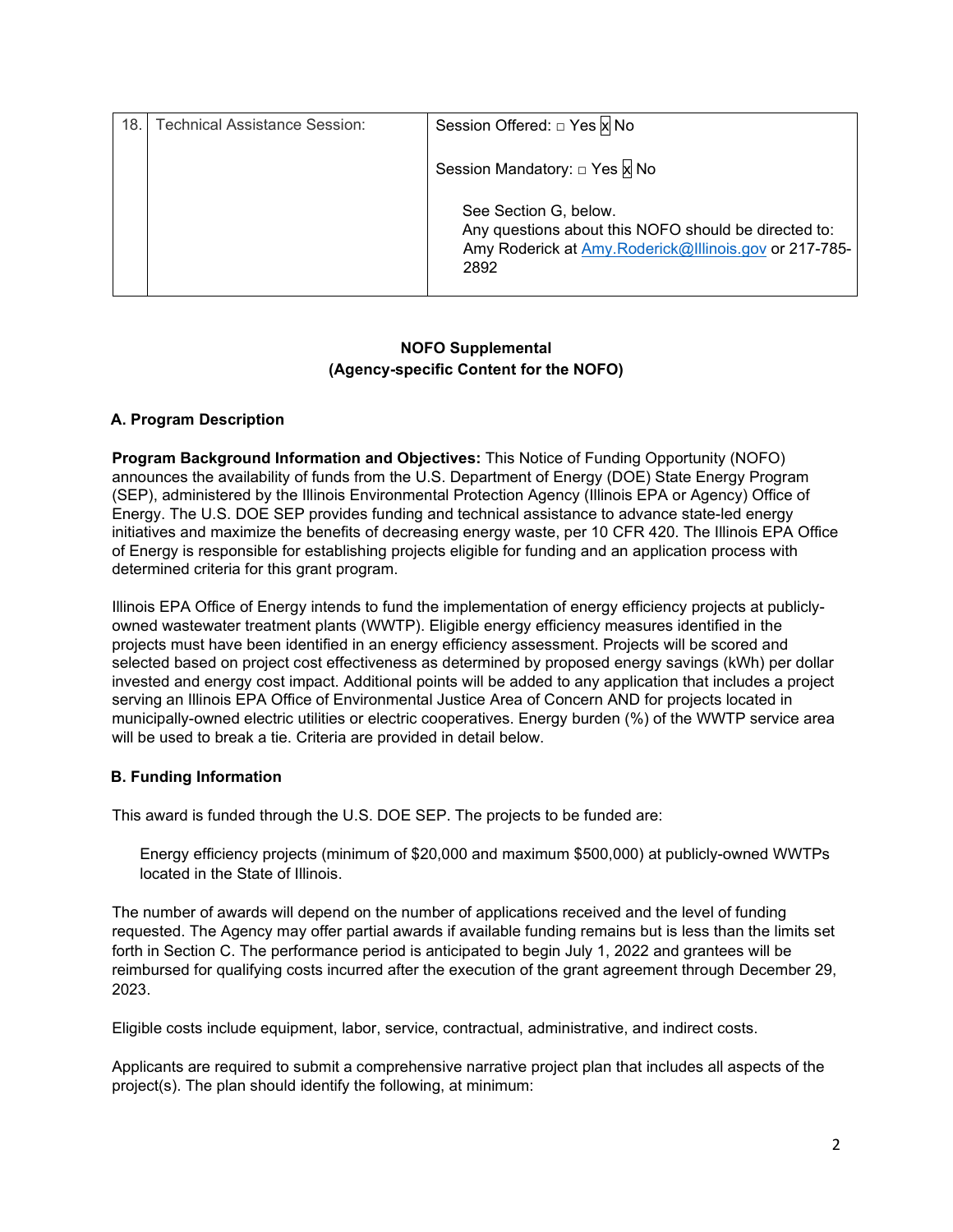- 1) A description of the applicant, the project, and the eligible project activities including:
	- a. Applicant name;
	- b. Applicant organization governance/type (e.g. municipality, sanitary district, etc.);
	- c. Applicant address;
	- d. Scope of applicant organization's geographical reach (e.g., municipalities and counties served);
	- e. Physical address of property to benefit from the proposed project;
	- f. Applicant county (and county in which the WWTP facility is located, if different);
	- g. Whether the WWTP facility serves an environmental justice area;
	- h. WWTP facility description (i.e. facility use, physical boundaries, process type, etc.);
	- i. Electricity service provider for the WWTP facility (coop, municipality, Ameren, ComEd,  $etc.$ )::
	- j. Total project costs/total funding request;
	- k. Type of project(s) (e.g. the part of the building affected, description of current equipment to be replaced, description of proposed replacement equipment, etc.);
	- l. Date of energy efficiency assessment provided with application in response to item B.4, below (must be within last 5 years);
	- m. Narrative justification for the proposed project;
	- n. Estimated total energy savings (kWh) of proposed project;
	- o. Estimated total cost savings of proposed project;
	- p. Estimated energy cost of treating one million gallons of wastewater (\$/MG) at the facility before the project is initiated;
	- q. Estimated energy cost of treating one million gallons of wastewater at the facility after proposed project completion;
	- r. Average electricity rate paid (\$/kWh) for the previous 12 months; and
	- s. Communication plan for sharing project information and benefits with current customers.
- 2) A project implementation timeline with key milestones. The anticipated timeline and milestones should be determined to the best of the applicant's ability and include the following relative to the proposed energy efficiency activities.
	- a. Date for entering into a contract with a vendor for purchasing all necessary equipment to carry out the project;
	- b. Date for ordering equipment;
	- c. Date for receiving equipment;
	- d. Date for entering into a contract with a contractor for installation of equipment;
	- e. Date for beginning project work;
	- f. Project completion date;
	- g. First monthly reimbursement request date; and
	- h. Final monthly reimbursement request date.
- 3) A project budget that itemizes any/all equipment, service, labor, and contractual costs, as well as identifies eligible and ineligible costs separately.
- 4) Projects must have been identified in an energy efficiency assessment completed by a third-party assessor within the last five years. For purposes of this NOFO, "energy efficiency assessment" means a review of wastewater treatment facility, equipment and process conducted by someone other than facility staff that resulted in facility-specific written recommendation(s) with the purpose of improving energy efficiency or reducing energy costs. The assessment must be attached to the application materials and include the following information: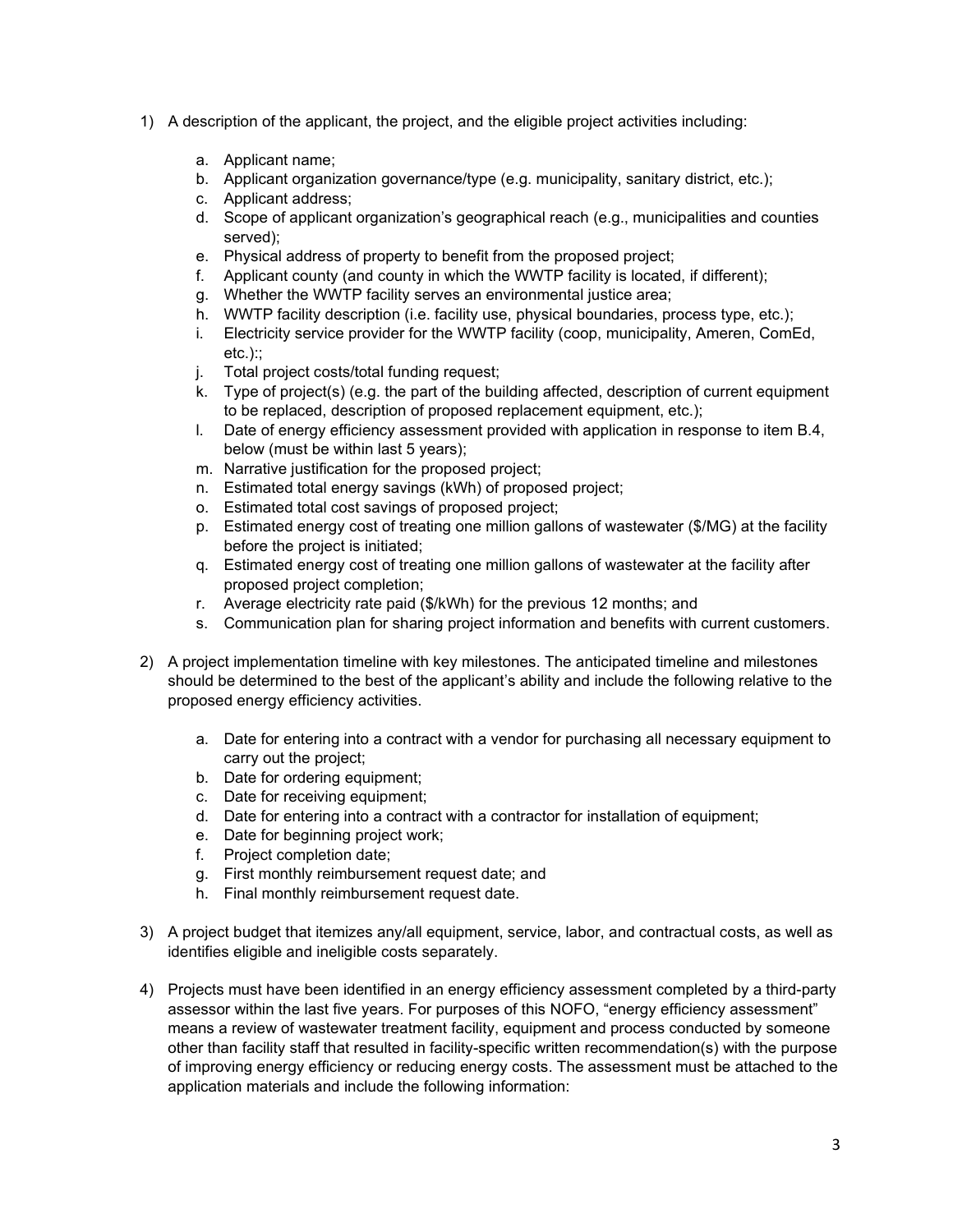- a. A description of existing, relevant WWTP facility equipment and processes;
- b. Information about energy consumption of existing, relevant WWTP facility equipment and processes;
- c. A description of new equipment and process(es) that would improve energy efficiency or reduce energy costs; and
- d. An estimate of energy and cost savings resulting from the equipment and process change.

Successful applicants will enter into a grant agreement with the Agency and be reimbursed by the Agency no more frequently than once per month for the duration of the agreement. The start date for the performance of the award is as soon as the grant agreement is executed between the grantee and the Illinois EPA. Projects should be planned for completion with all reimbursement requests submitted no later than December 29, 2023.

## **C. Eligibility Information**

The Illinois EPA Office of Energy will accept applications from publicly-owned WWTPs in the State of Illinois. Additional points and prioritization will be given to properties in Illinois EPA Environmental Justice areas of concern [\(https://illinois-](https://illinois-epa.maps.arcgis.com/apps/webappviewer/index.html?id=f154845da68a4a3f837cd3b880b0233c)

[epa.maps.arcgis.com/apps/webappviewer/index.html?id=f154845da68a4a3f837cd3b880b0233c\)](https://illinois-epa.maps.arcgis.com/apps/webappviewer/index.html?id=f154845da68a4a3f837cd3b880b0233c) and for projects located in municipally-owned electric utility or electric cooperative service territory.

An entity may not apply for a grant until registered and pre-qualified through the Grant Accountability and Transparency Act (GATA) website, [www.grant.illinois.gov,](http://www.grant.illinois.gov/) Grantee Links tab. Registration and prequalification are required annually. During pre-qualification, verifications are performed including a check of federal Debarred and Suspended and Illinois Stop Payment List status. An automated email notification to the entity alerts them of "qualified" status and informs how to remediate a negative verification (e.g., inactive DUNS, not in good standing with the Secretary of State). A federal Debarred and Suspended status cannot be remediated.

## **1. Eligible Applicants**.

An applicant eligibility checklist is provided below. **If the answer to any of the following questions is no, the proposed project will not be considered for funding.** 

| <b>Criteria</b>                                                                                                                                                                 | Yes | No |
|---------------------------------------------------------------------------------------------------------------------------------------------------------------------------------|-----|----|
| Is the project located in Illinois?                                                                                                                                             |     |    |
| Is it part of a publicly-owned WWTP?                                                                                                                                            |     |    |
| Has there been an energy efficiency assessment performed by a third-party<br>assessor within the last five years?                                                               |     |    |
| Did the energy efficiency assessment yield written recommendations for<br>energy efficiency projects?                                                                           |     |    |
| Has the applicant provided a copy of these written recommendations with its<br>application?                                                                                     |     |    |
| Will the proposed project improve energy efficiency at the applicant's WWTP?                                                                                                    |     |    |
| Can the applicant meet the match requirement as outlined in Section C of this<br>NOFO?                                                                                          |     |    |
| Can the applicant provide up-front costs for the project with the understanding<br>that reimbursement for eligible project costs will occur no more frequently than<br>monthly? |     |    |
| Can the project(s) be completed by December 29, 2023?                                                                                                                           |     |    |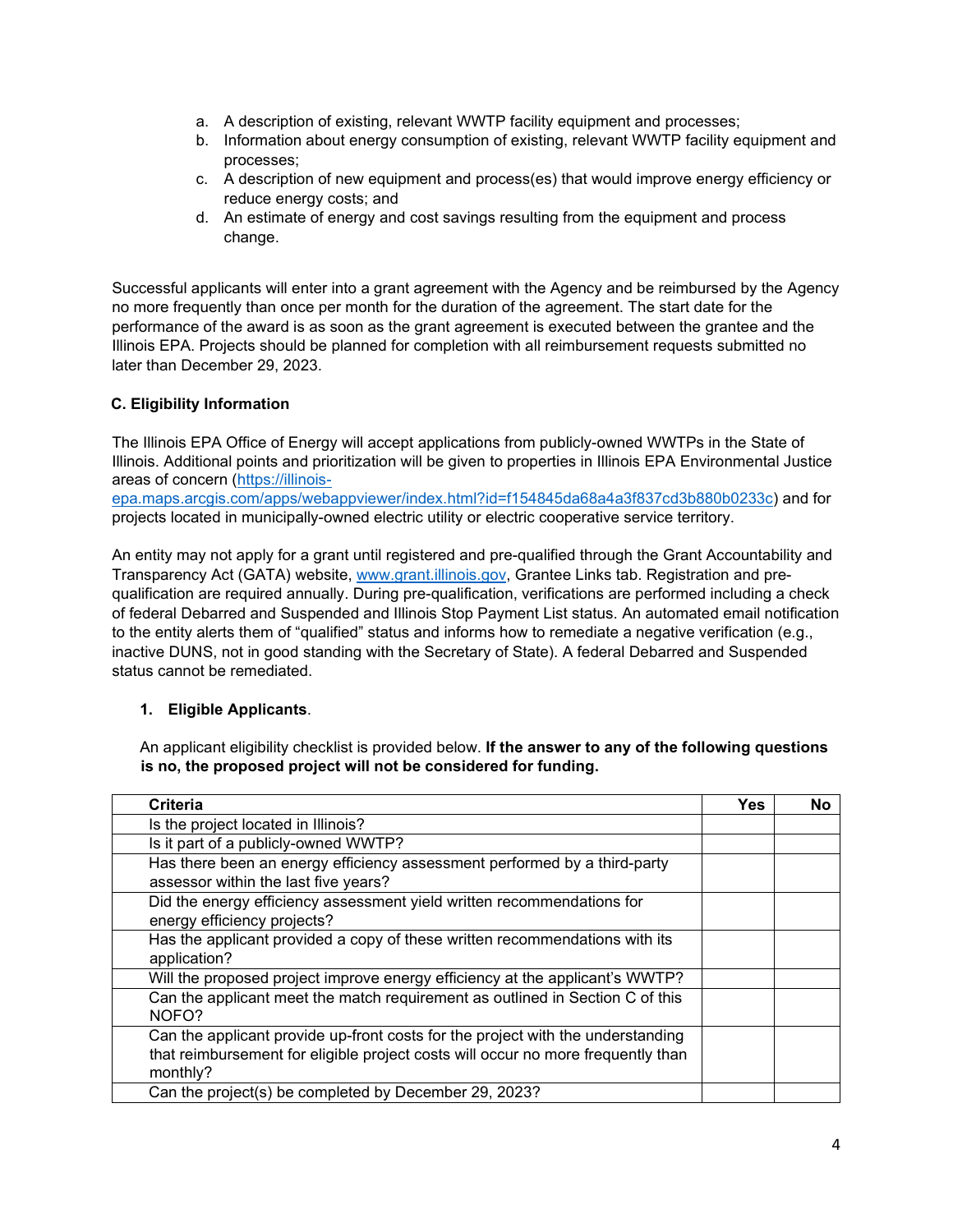| Can the applicant submit its final request for reimbursement by December 29,<br>2023?                                                                                                                         |     |    |
|---------------------------------------------------------------------------------------------------------------------------------------------------------------------------------------------------------------|-----|----|
| <b>Additional GATA Criteria</b>                                                                                                                                                                               | Yes | No |
| Can the applicant meet all of the following pre-qualification requirements<br>through the Grant Accountability and Transparent Act ("GATA") grantee portal,<br>www.grants.illinois.gov, at the time of award? |     |    |
| Does applicant have a valid DUNS number?                                                                                                                                                                      |     |    |
| Does applicant have a current SAM.gov account?                                                                                                                                                                |     |    |
| Can the applicant prove it is not on the Federal Excluded Parties List?                                                                                                                                       |     |    |
| Is the applicant in good standing with the Illinois Secretary of State?                                                                                                                                       |     |    |
| Can the applicant prove it is not on the Illinois Stop Payment List?                                                                                                                                          |     |    |
| Can the applicant prove it is not on the Dept. of Healthcare and Family<br>Services Provider Sanctions List?                                                                                                  |     |    |
| Applicant either: (a) has a current Internal Controls Questionnaire (ICQ); OR<br>(b) is willing to complete an ICQ before Illinois EPA issues a Notice of State<br>Award (NOSA) resulting from this NOFO?     |     |    |
| Does the applicant meet all eligibility requirements outlined in Section C?                                                                                                                                   |     |    |

# **2. Cost Sharing or Matching**.

This NOFO is federally funded by the U.S. DOE SEP which includes a cost match obligation of 20% between Illinois EPA and U.S. Dept. of Energy. To meet that requirement, awarded funds will require a cost match obligation of 20% of the award. Match may include money spent (i.e. personnel, indirect, etc.) or in-kind services utilized to complete the approved scope of work within the effective dates of the grant agreement. The applicant may not utilize other federal funds to meet the match requirement. Cash and in-kind contributions used to meet the matching contribution requirement are subject to the limitations on expenditures described in 10 CFR 420.18(a), but are not subject to the 20 percent limitation in 10 CFR 420.18(b).

## **3. Indirect Cost Rate**.

In order to charge indirect costs to a grant, the applicant must have an annually negotiated indirect cost rate agreement (NICRA). There are three types of NICRAs:

- a. Federally Negotiated Rate. Organizations that receive direct federal funding may have an indirect cost rate that was negotiated with the Federal Cognizant Agency. The State of Illinois will accept the federally negotiated rate. The applicant must provide a copy of the federal NICRA.
- b. State Negotiated Rate. The applicant must negotiate an indirect cost rate with the State of Illinois if they do not have a Federally Negotiated Rate or elect to use the *De Minimis* rate.
- c. *De Minimis* Rate. An organization that has never received a Federally Negotiated Rate may elect a *de minimis* rate of 10% of modified total direct costs (MTDC). Once established, the *de minimis* rate may be used indefinitely. The State of Illinois must verify the calculation of the MTDC annually in order to accept the *de minimis* rate.

The indirect cost rate proposal must be submitted to the State of Illinois within 90 days of the Notice of State Award. An applicant has the discretion not to claim payment for indirect costs. Applicants that elect not to claim indirect costs cannot be reimbursed for indirect costs.

## 4. **National Environmental Policy Act**.

All applicants must comply with U.S. DOE SEP National Environmental Policy Act (NEPA) requirements. Procedures that the U.S. DOE follows to comply with Section 102(2) of NEPA (42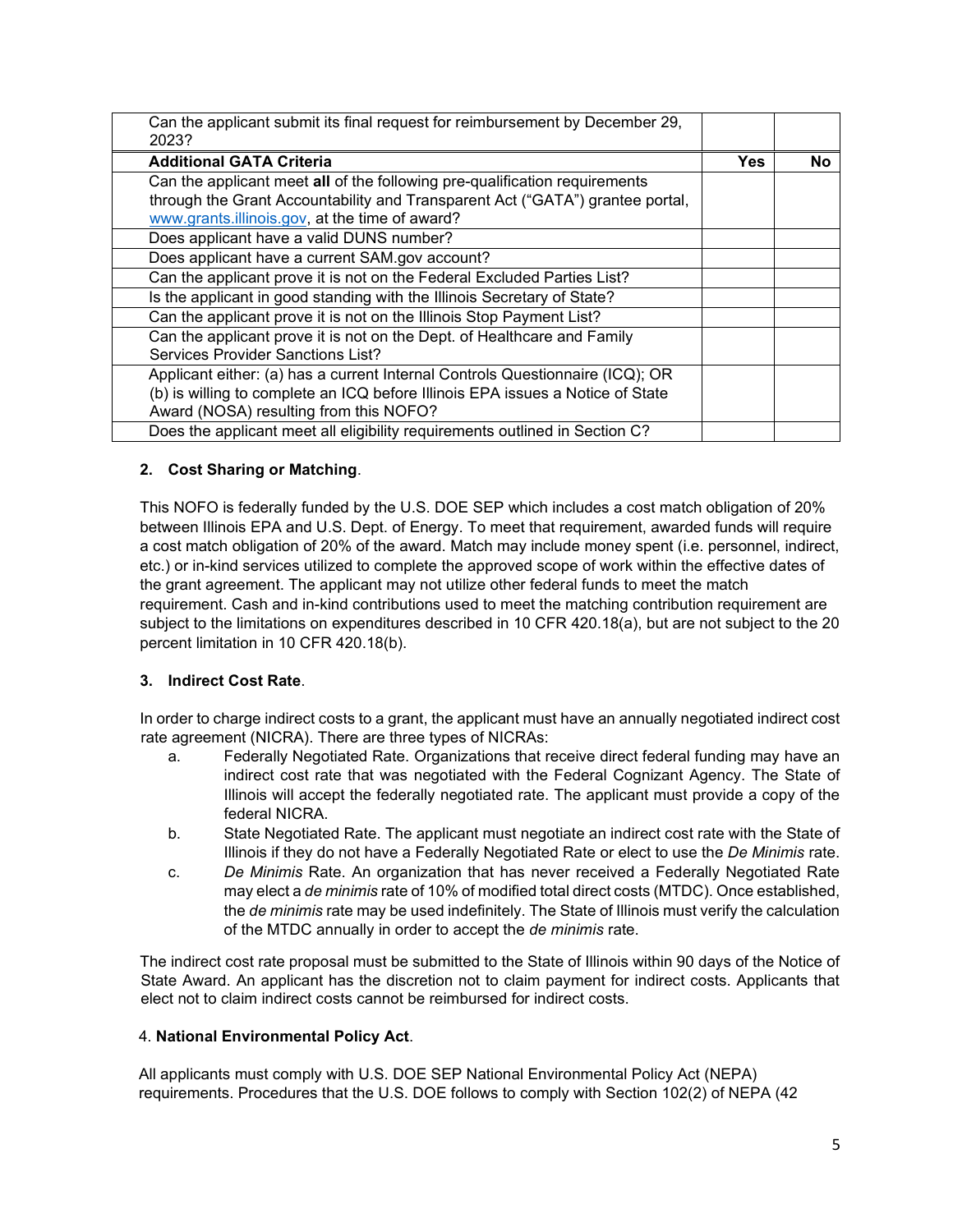U.S.C. 4332(2)) and the Council on Environmental Quality regulations for implementing the procedural provisions of NEPA (40 CFR Parts 1500-1508) may be found at 10 CFR Part 1021.

## **D. Application and Submission Information**

## **1. Address to Request Application Package**.

The entire application package is included with this NOFO and may be downloaded at [https://www2.illinois.gov/sites/GATA/Grants/SitePages/CSFA.aspx.](https://www2.illinois.gov/sites/GATA/Grants/SitePages/CSFA.aspx) Potential applicants may address any problems with accessing the application package by contacting Amy Roderick at [Amy.Roderick@Illinois.gov.](mailto:Amy.Roderick@Illinois.gov)

## **2. Content and Form of Application Submission.**

Complete applications must be submitted electronically by March 29, 2022 at 5:00pm to [epa.energy@illinois.gov](mailto:epa.energy@illinois.gov) with "[Applicant Name] WWTP EE Application Materials" in the subject line. Applications submitted after 5:00pm on March 29, 2022, will not be considered for funding. All project descriptions, proposals, charts, tables, and cost estimates must be included with the application. Applicants must use the application forms provided along with the GATA Uniform Application and the GATA Uniform Budget. These forms are designed to allow the Illinois EPA and the review committee to obtain sufficient information to properly evaluate each proposed project.

A complete application package consists of:

- a. Uniform Application for State Grant Assistance;
- b. Energy Efficiency Assessment;
- c. Narrative Project Plan(s);
- d. Uniform Budget Template; and
- e. National Environmental Policy Act Compliance Certification.

#### **3. Dun and Bradstreet Universal Numbering System (DUNS) Number and System for Award Management (SAM).**

Each applicant is required to: 1). Be registered with the System for Award Management ("SAM") before submitting an application [\(www.sam.gov\)](http://www.sam.gov/); 2). Provide a valid Dun and Bradstreet Universal Numbering System ("DUNS") number in its application; and 3). Maintain an active SAM registration with current information at all times during which it has an active State award or an application under consideration with Illinois EPA.

The Illinois EPA may not make a State award to an applicant unless the applicant has complied with all applicable DUNS and SAM requirements, and if an application has not fully complied with these requirements by the application deadline, the Illinois EPA may determine that the applicant is not qualified to receive a State award.

## **4. Submission Dates and Times.**

The applicant must provide all information requested in the application package. The application must be received by **5:00pm Central Time on March 29, 2022**. Applications must be submitted electronically to **epa.energy@illinois.gov** with the subject line "[Applicant Name] WWTP EE Application Materials". Applications submitted after 5:00pm on March 29, 2022, will not be considered for funding. The Illinois EPA will use the date and time of the submittal email to determine whether an application has been timely submitted.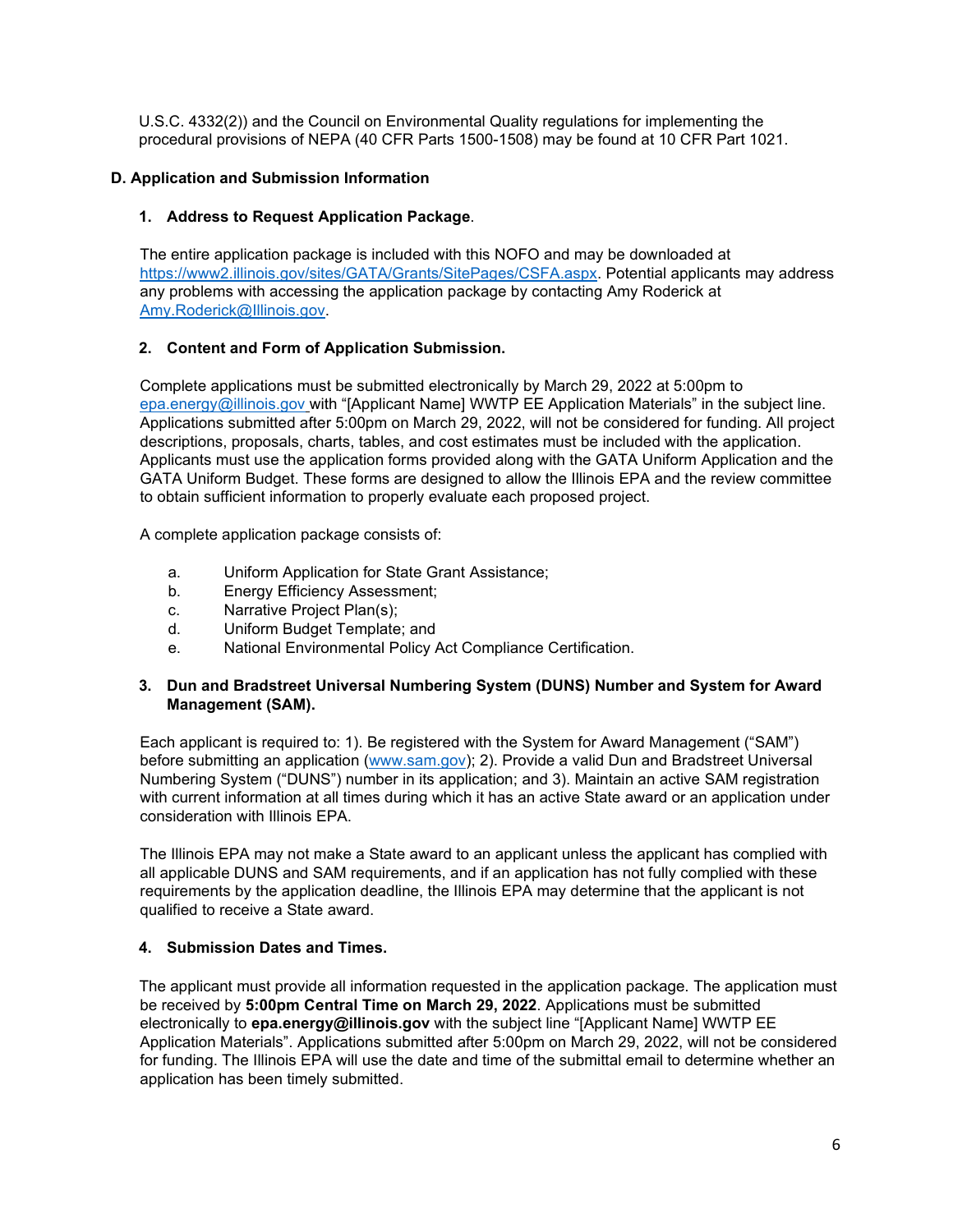All documents that are signed must be signed by a person authorized by their organization to enter into formal contractual agreements.

Following a decision of intent to award, the Illinois EPA is required by GATA to conduct a financial and administrative risk assessment of the applicant. Additional information may be required from all successful applicants. For an applicant to remain eligible for the award, it must provide the requested information within 30 days after notification of intent to award. The Programmatic Risk Assessment Questionnaire evaluates the applicant's ability to successfully carry out the terms of a specific project and assesses four risk categories: 1) quality of management systems and ability to meet the management standards; 2) history of performance; 3) reports and findings from audits performed on prior awards; and 4) the applicant's ability to effectively implement statutory, regulatory, or other requirements imposed on awardees.

## **5. Intergovernmental Review.**

This funding opportunity is subject to Executive Order 12372, "Intergovernmental Review of Federal Programs."

## **6. Funding Restrictions.**

The award will not allow for reimbursement of costs incurred prior to the effective date of the grant agreement or after the project period in the grant agreement ends. Applicants will be prohibited from combining funding from this program with other funding such that they receive in excess of 100% funding for any project.

For purposes of this NOFO, the terms "Allowable Costs" and "Unallowable Costs" have the same meaning as provided in 44 Ill. Admin. Code Part 7000.

Subcontractors are subject to all provisions of grant agreements that result from this NOFO. Applicants retain sole responsibility for all subcontractors.

All expenditures must be allowable, allocable, and reasonable in accordance with the applicable Federal cost principles. Refer to 2 CFR 200 for more information. Under 2 CFR 200 as amended by 2 CFR 910 regulations, the cost principles are contained in Subpart E—Cost Principles within 2 CFR 200. (See SEP Administrative and Legal Requirements Document at [https://www.energy.gov/sites/prod/files/2018/06/f53/sep-alrd-mod1.pdf\)](https://www.energy.gov/sites/prod/files/2018/06/f53/sep-alrd-mod1.pdf)

## **E. Application Review Information**

## **1. Criteria.**

All applications will be reviewed for completeness, technical merit, and adherence to the competitive grant evaluation criteria described in this NOFO. Applications found to be complete will undergo a comprehensive, merit-based review performed in compliance with GATA and 2 CFR 200 Uniform Requirements. The merit-based review is designed to evaluate projects against the following criteria in priority order:

• **Cost Effectiveness.** All applications that meet the administrative and merit-based criteria will be evaluated for cost effectiveness. Applications will be ranked by the project's Cost Effectiveness score generated by calculating energy savings (kWh) per dollar invested. A score calculation based on cost effectiveness for proposed projects has been provided as an example below.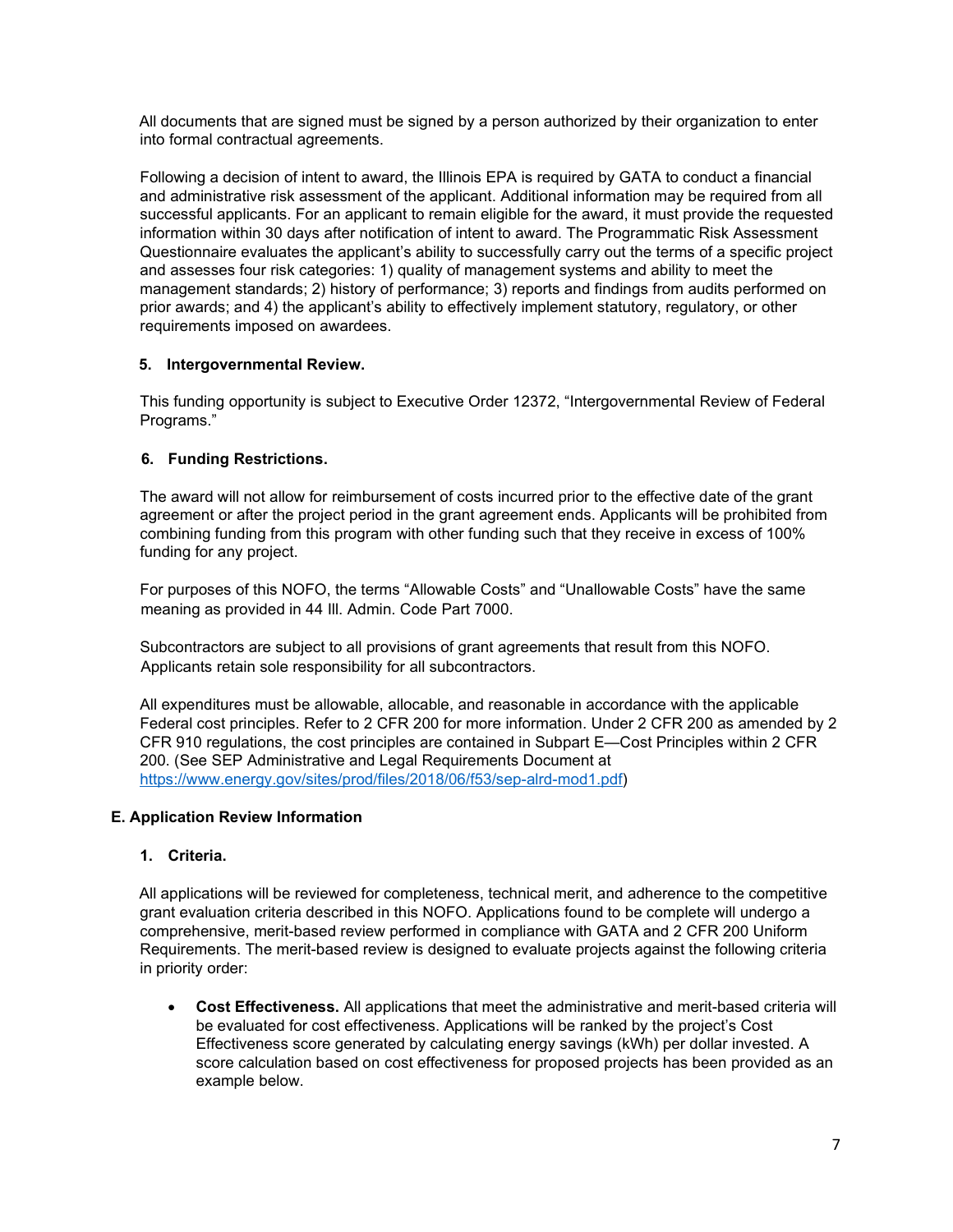25 window replacement + labor = \$26,090 total cost (\$25,578 requested + \$512 cost match) Energy savings from project = 7,000 kWh per window or 175,000 kWh for total project

Project score = 175,000 kWh/\$25,578 = 6.8

- **Energy Cost Impact.** An overarching objective of this NOFO is to reduce the total amount of energy used for wastewater treatment in the State of Illinois. The following Energy Cost Impact criteria will result in additional points added to the Cost Effectiveness score:
	- a) **Savings.** The total energy cost impact for the proposed projects will be ranked by the percentage of improvement for the project's anticipated energy cost savings to treat one million gallons of wastewater (\$/MG). A score will be assigned based on the percentage of savings from the project. Projects that save applicants the greatest amount of energy per year will receive the highest score (most likely to receive an award). Projects that save applicants the least will receive the lowest score.

The objective of this criterion is to award funding to projects that result in the greatest savings to wastewater treatment facilities in the State of Illinois. A score based on the percentage of improvement for the proposed project has been provided as an example below.

\$96/MG Current cost to treat one million gallons - \$63/MG anticipated cost to treat one million gallons of Water (\$/MG) - \$96/MG Current cost to treat one million gallons = \$33/MG decrease in cost after project completion

Savings Percentage from project = \$33/MG decrease in anticipated cost after project completion / \$96/MG pre-project cost to treat one million gallons = 0.3438

Total percentage improvement =  $0.34375 \times 100 = 34.38\%$ 

Project score for Energy Cost Impact = 3.4 Points

b) **Energy Rate.** Energy rate information will be taken from each application. Projects with the highest electricity rate (kWh/\$) over the previous 12 months will be ranked highest (most likely to receive an award). Projects with the lowest electricity rate will be ranked lowest. The objective of this criterion is to reduce the energy cost for those projects that pay the highest energy rates for wastewater treatment.

Once the projects are ranked, the top 50% of projects with the highest electricity rate (kWh/\$) for wastewater treatment will receive one additional point added to their Energy Cost Impact score.

• **Additional Components.:** An additional 5 points will be added to the project score for projects located in areas of environmental justice concern as determined by the [Illinois EPA](https://illinois-epa.maps.arcgis.com/apps/webappviewer/index.html?id=f154845da68a4a3f837cd3b880b0233c)  [EJ Start mapping tool.](https://illinois-epa.maps.arcgis.com/apps/webappviewer/index.html?id=f154845da68a4a3f837cd3b880b0233c)

An Additional 5 points will be added to the project score for projects served by a municipallyowned electric utility or electric cooperative.

Application scores will be calculated as follows: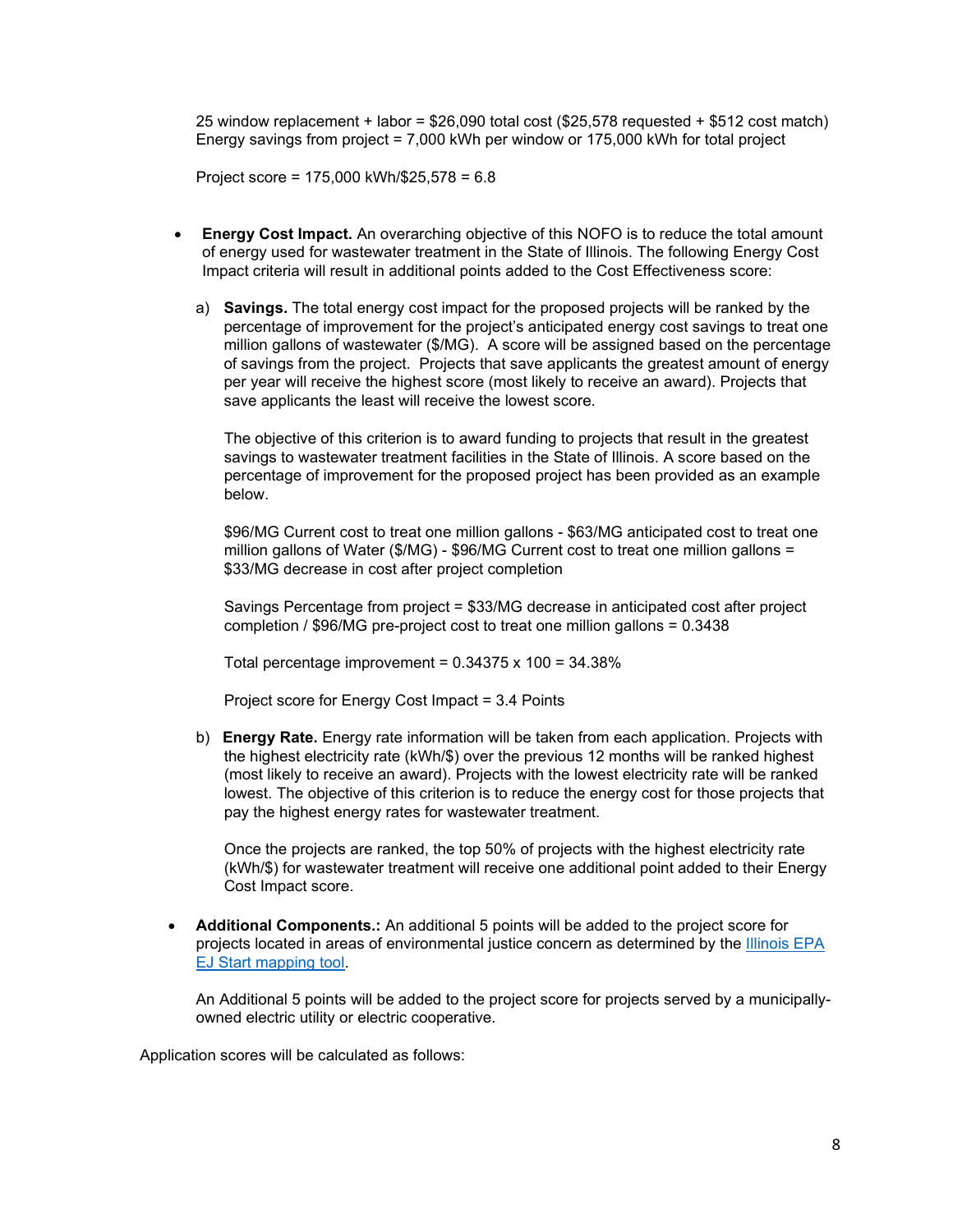- **1)** The project's Cost Effectiveness score will be calculated using information collected from the application. The total Energy Cost Impact scores and any points for Additional Components will be added to the Cost Effectiveness score for a total project score.
- **2)** Applicants will be ranked highest to lowest based on the total project score.
- **3)** Projects with the highest scores will be considered for an award.

If tie-breakers are needed, the following factor will be used to determine funding award:

Highest energy burden (%) for the location of the property as defined by the U.S. Department of Energy LEAD Tool [\(https://www.energy.gov/eere/slsc/maps/lead-tool\)](https://www.energy.gov/eere/slsc/maps/lead-tool). Energy burden is defined as the average annual housing energy costs divided by the average annual household income for a given geographic area.

#### **2. Review and Selection Process.**

Additional review and selection processes include:

- If the Agency determines that an applicant incorrectly calculated or indicated the project cost and/or total funding request based on the applicable cost estimate or eligible costs, and the Agency can correct the error, the application will still be accepted and reviewed. If the applicant is awarded the grant, the Agency will contact the applicant and request a decision from the applicant as to whether it will accept the award based on the Agency's determination of the project cost and/or total funding requested. If the applicant does not accept the Agency's determination, the application will be rejected.
- Any remaining eligible project applicants/applications not funded may be eligible to re-apply in future funding depending on the eligibility criteria of the subsequent funding.
- If the amount of available grant funding is not sufficient to fund the application in its entirety, the review committee may evaluate the application to determine if a discrete portion or phase of the Project meeting the objectives of this NOFO can be funded. If the review committee determines that it cannot fund the application in full or part, the next highest-ranked application may be reviewed for a discrete portion or phase to be funded to meet the objectives of the NOFO.
- Illinois EPA staff will be responsible for evaluating applications.
- A merit-based evaluation appeal process is available to applicants who submit a complete application. Evaluation scores may not be protested. Only the evaluation process is subject to appeal. An appeal must be submitted in writing to the following address:

Illinois Environmental Protection Agency Attn: EE Trust Fund Evaluation Process Appeal, Office of Energy, 1021 N. Grand Avenue East, PO Box 19276, Springfield, Illinois, 62794-9276.

• Appeals must be received within 14 calendar days after the date that the grant award notice has been published by the Illinois EPA to grants.illinois.gov. The written appeal should include at a minimum the following: the name and address of the appealing party, identification of the grant, and a statement of reasons for the appeal. The Agency will acknowledge receipt of an appeal within 14 calendar days from the date the appeal was received. When an appeal is received, the execution of all grant agreements that the Illinois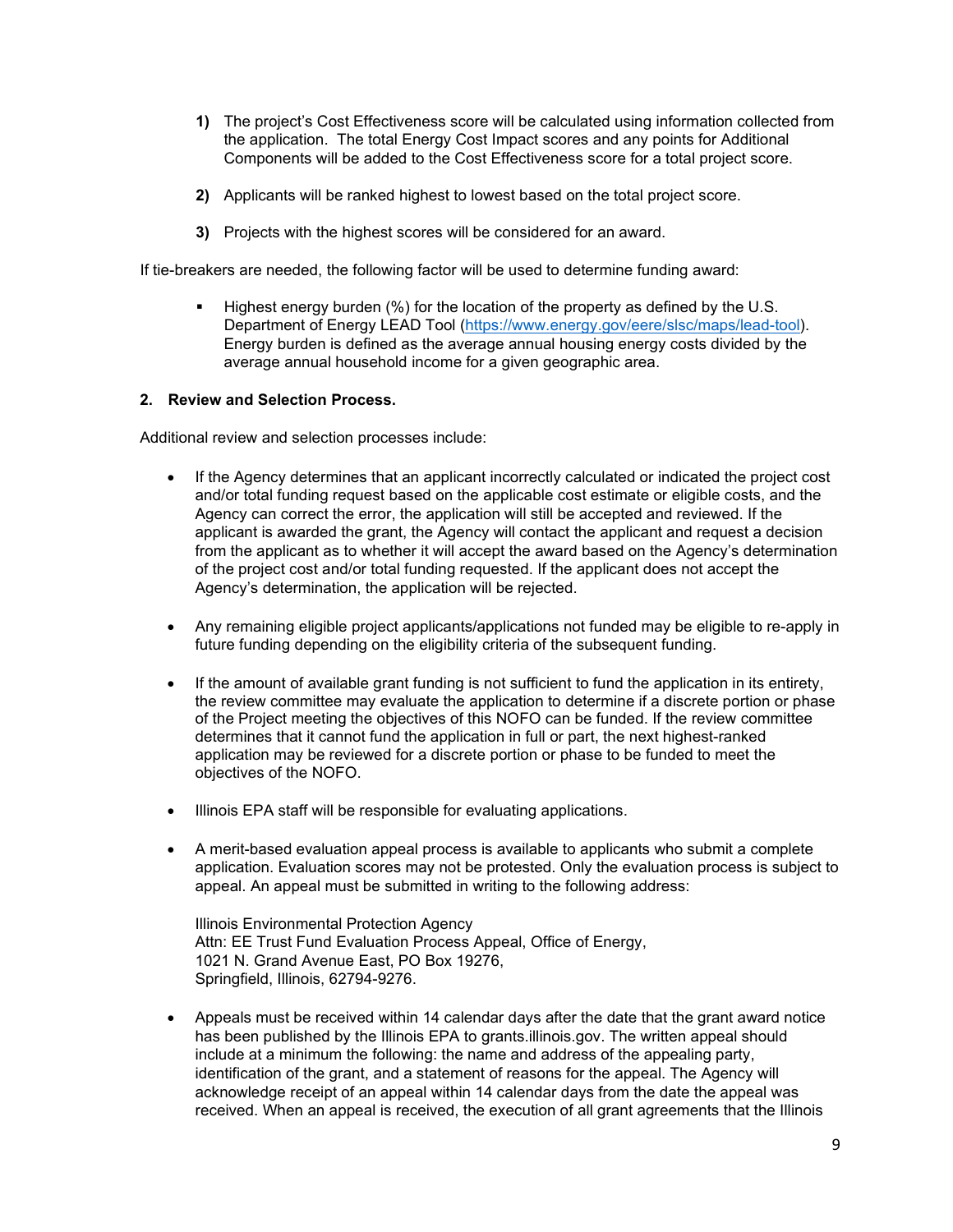EPA intends to make under this NOFO shall be stayed until the appeal is resolved, unless the Illinois EPA determines the needs of the State require moving forward with execution of the grant agreements. The State need determination and rationale shall be documented in writing. The Agency will respond within 50 days or supply a written explanation to the appealing party as to why additional time is required. The appealing party must supply any additional information requested by the Illinois EPA within the time period set in the request. The Illinois EPA will resolve the appeal by means of written determination, which shall include, but not be limited to, review of the appeal determination, and rationale for the determination.

• Neither the State of Illinois nor Illinois EPA is obligated to make any award as a result of this NOFO. Grant applicants are not authorized to proceed with projects until the Director has signed the Grant Agreement.

| <b>Anticipated Date</b> | <b>Illinois EPA Action or Award Deadline</b>                      |
|-------------------------|-------------------------------------------------------------------|
| January 31, 2021        | Release NOFO                                                      |
| March 29, 2022          | Close the Application Period                                      |
| June 1, 2022            | Send a Notice of State Award to selected applicants for signature |
| August 1, 2022          | Provide fully-executed grant agreement to grant recipients        |
| December 29, 2023       | Projects must be completed by Grantee                             |
| December 29, 2023       | Grantee must submit Final Reimbursement Request to Illinois EPA   |

#### **3. Anticipated Announcement and State Award Dates, if applicable.**

## **F. Award Administration Information**

#### **1. State Award Notices**.

After the Illinois EPA has selected the projects that will be granted funds, successful applicants will receive a Notice of State Award (NOSA). The NOSA will specify the funding terms and specific conditions resulting from pre-award risk assessments. The NOSA will be distributed through the Grantee Portal, and it must be accepted through the Grantee Portal. The NOSA must be accepted before a Grant Agreement can be sent to the applicant.

After all prerequisites to the Grant Agreement have been completed, the Grant Agreement between the Illinois EPA and the applicant will be sent for the applicant to sign and return. Once the Grant Agreement is fully executed by the Illinois EPA, a copy will be returned to the applicant.

Only after the Grant Agreement has been signed by the Director of the Illinois EPA can expenses be incurred for grant reimbursement. Any expenses incurred outside of the grant period (before or after) are not eligible either as match or for reimbursement related to the grant.

## **2. Administrative and National Policy Requirements.**

2 CFR 200 is the Federal Code provision that grants resulting from this NOFO will be administered under.

The Grant Funds Recovery Act (30 ILCS 705) also governs all grants resulting from this NOFO.